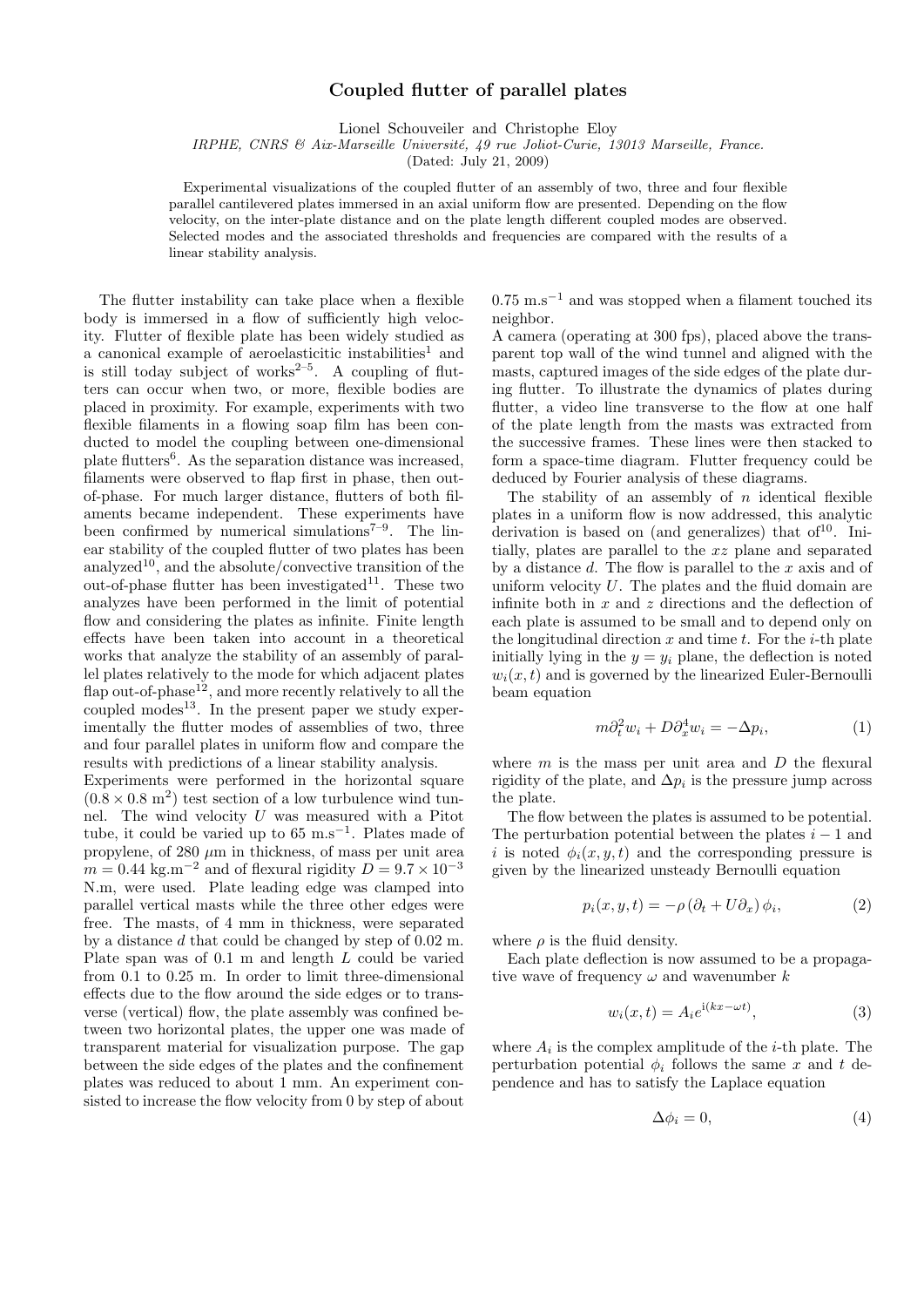$$
\partial_y \phi_i = (\partial_t + U \partial_x) w_{i-1} \quad \text{in } y = y_{i-1}, \tag{5}
$$

$$
\partial_y \phi_i = (\partial_t + U \partial_x) w_i \quad \text{in } y = y_i. \tag{6}
$$

Solving equations (4–6), the potential  $\phi_i$  is found to be a sum of two terms: one proportional to the amplitude  $A_{i-1}$  and the other to  $A_i$ . Injecting this result in (2), the pressure jump for each plate is found and can be used in  $(1)$ . Repeating this process for the *n* plates, a linear system for the amplitude vector  $\mathbf{A} = (A_i)_{i=1\cdots n}$  is obtained

$$
M\mathbf{A} = 0,\t(7)
$$

where  $M$  is a  $n \times n$  tridiagonal matrix

$$
\mathcal{M} = \begin{pmatrix} \alpha & b & & \\ b & a & b & \\ & \ddots & \ddots & \ddots & \\ & & b & a & b \\ & & b & \alpha \end{pmatrix},\tag{8}
$$

and the coefficients  $\alpha$ , a and b depend on problem parameters  $\omega$ , k, m, D,  $\rho$ , U and d

$$
\alpha = -m\omega^2 + Dk^4 - \rho \frac{(\omega - kU)^2}{k} \frac{e^{kd}}{\sinh kd},\qquad(9)
$$

$$
a = -m\omega^2 + Dk^4 - 2\rho \frac{(\omega - kU)^2}{k} \coth kd, \quad (10)
$$

$$
b = \rho \frac{(\omega - kU)^2}{k} \frac{1}{\sinh kd}.
$$
 (11)

The eigenvalue problem (7) is the typical system for linearly coupled oscillators. Its  $n$  eigenmodes give the possible coupled flutter modes of the n-plate assembly and the corresponding eigenvalues give their dispersion relations. The temporal stability of the system can be addressed considering  $k > 0$  and  $\omega$  complex. With this assumption, the growth rate of each eigenmode is given by the imaginary part of its eigenfrequency, i.e.  $\sigma =$  $\Im(\omega)$ . The critical velocity  $U_c$  is obtained when  $\sigma = 0$ . When the flow velocity is above  $U_c$ , the eigenmode is unstable  $(\sigma > 0)$ , and stable otherwise.

Using  $L, U$  and  $\rho$  as characteristic length, velocity and density, the problem is made dimensionless (the dimensionless quantities are noted with a star, i.e.  $k^* = kL$ ,  $\omega^* = \omega L/U$ , etc). The system is entirely governed by three control parameters: the mass ratio  $M^*$ , the reduced velocity  $U^*$  and the dimensionless separation distance  $d^*$ 

$$
M^* = \frac{\rho L}{m}, \quad U^* = \sqrt{\frac{m}{D}} L U, \quad d^* = \frac{d}{L}.
$$
 (12)

To address the stability of the plate assembly, a wavenumber  $k^*$  has now to be chosen. In order to do this, we first consider the vibration eigenmodes of a sin-



FIG. 1: Experimental flutter thresholds for a single plate: no flutter ( $\circ$ ) and flutter ( $+$ ); thresholds predicted by the linear model  $(-)$  for different values of  $k^*$  and experimental thresholds obtained by Huang<sup>14</sup> ( $\blacktriangledown$ ) and Eloy et al.<sup>3</sup> ( $\blacktriangle$ ).

end, the other end being, free, its eigenmodes are found to have a peak in their spatial Fourier transform for the values  $k^* = 1.875, 4.694, 7.855, 10.996, \ldots$  For determining the value of  $k^*$  to consider in the present coupled flutter analysis, experiments have been carried out with a single plate. In Fig. 1, the critical velocities measured experimentally and results of previous experiments  $3,14$  are compared with analytical results obtained with the values of  $k^*$  given above for a beam in vacuo. It clearly shows that taking  $k^* = 4.694$  give a reasonably good agreement and this value has therefore been retained for the rest of the study.

We first present results for two plates of mass ratio  $M^* = 0.70$  and for five values of  $d^*$  between 0.137 to 0.685. Similar results have been obtained for three other values of  $M^*$  ranging from 0.48 to 1.20.

the pressure jump for each plats is formal satisfy the pressure in the same interest of the same interest of the same interest of the same in the same interest of the same interest in the same interest of the same interes The case of two plates has already been studied by Jia  $et~al.^{10}$  In agreement with this work, two coupled flutter regimes (i.e. regimes for which flutters of the two plates are locked) have been observed during the present experiments. These two modes are illustrated in Fig. 2 by means of snapshots and space-time diagrams obtained from visualizations recorded for a separation distance  $d^* = 0.137$ . When the flow velocity is increased from 0, the plates appears first straight, parallel to each other and to the incoming flow. Then above a critical value of the flow velocity they begin to flutter symmetrically in a mode that will be referred hereafter to as varicose mode [Figs. 2(a,c)]. When  $U^*$  is further increased a second threshold is observed where the coupled flutter spontaneously change to the sinuous mode shown in Figs. 2(b,d) where the two plates flap in phase. For both modes, the space-time diagrams of Figs.  $2(c,d)$  show that the two plates flap with the same amplitude and frequency. This is in agreement with the stability analysis which shows that the two possible coupled flutter eigenmodes correspond to  $A_1 = -A_2$  and  $A_1 = A_2$ . In Fig. 3 the experimental stability diagram representing the observation domains of the different regimes is plotted in the  $(d^*, U^*)$ plane together with the thresholds of the two coupled flutter modes deduced by the linear stability analysis. In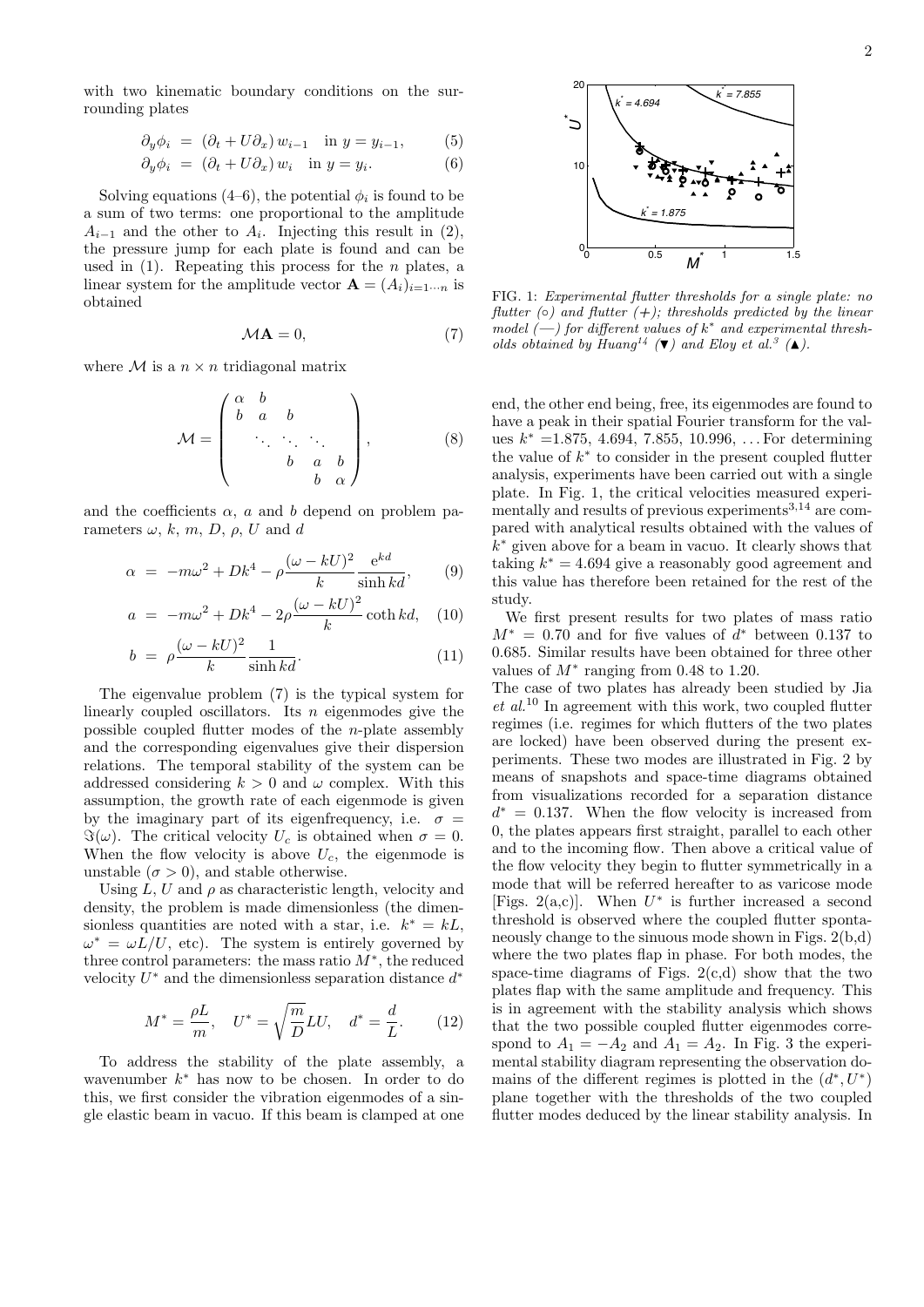

FIG. 2: Visualization (2 plates) of the varicose mode at  $U^* =$ 9.33 (a) and sinuous mode at  $U^* = 11.46$  (b) (flow from top) and corresponding space-time diagrams  $(c,d)$ ;  $M^* = 0.70$ .  $d^* = 0.137.$ 



FIG. 3: Observation of the coupled flutter modes of 2 plates of reduced mass  $M^* = 0.70$ : varicose  $(\times)$  and sinuous  $(\bullet)$  mode; and no flutter  $( \circ )$ . Thresholds for the varicose (solid line) and sinuous mode (dashed line) as predicted by the linear model.

agreement with experiments, analysis predicts that the loss of stability of the steady plate gives rise to the varicose mode with a critical reduced velocity of the same order and increasing with  $d^*$ . In contrast, the model can not predict the change of mode from varicose to sinuous as observed in the experiments because the calculated thresholds correspond to destabilization of the steady (not perturbed) state. This mode exchange can not be explained by argument based on growth rates either because the growth rate of the sinuous mode predicted by the model is always the largest. The only conclusion than can be derived is that the varicose mode is observed in a region where it is predicted to be linearly unstable. The limit between the observation domains of the two coupled flutter modes appears as an increasing function of the dimensionless separation distance  $d^*$  in agreement with previous numerical simulations<sup> $7-9$ </sup> or experiments<sup>6</sup>



FIG. 4: Visualization (3 plates) of mode 1 for  $U^* = 14.26$ and  $d^* = 0.137$  (a), mode 2 for  $U^* = 8.40$  and  $d^* = 0.137$  (b) and mode 3 for  $U^* = 7.46$  and  $d^* = 0.274$  (c) (flow from top), and corresponding space-time diagrams  $(d, e, f); M^* = 0.70$ .

that report transition from in-phase to out-of-phase flutter for increasing distance at a given and sufficiently high flow velocity.

Considering flutter frequencies, we first note that Fourier analysis of the space-time diagrams always exhibits the same frequency for both plates as it is expected for locked regimes. In addition, analysis and experiment reveal a higher frequency for the varicose than for the sinuous mode. For example, for  $d^* = 0.137$  we measure  $2.31 < \omega^* < 2.73$  (depending on  $U^*$ ) for the varicose mode and  $1.55 < \omega^* < 1.66$  for the sinuous one, while analysis predicts  $\omega^* = 1.81$  and  $\omega^* = 0.77$  (independent of  $U^*$ ) respectively. Discrepancy with experiments is probably due to the infinite plate hypothesis made in the model.

For an assembly of three plates, analysis predicts the three following coupled eigenmodes: mode 1 defined by  $(A_1 = A_3, A_2 = \kappa_+ A_1)$ , mode 2  $(A_1 = -A_3, A_2 = 0)$  and mode 3 ( $A_1 = A_3, A_2 = -\kappa_-\hat{A}_1$ ); where  $\kappa_+$  and  $\kappa_-$  are positive coefficients depending on  $k^*d^*$  (here  $k^* = 4.694$ ) and evolving from  $\kappa^+ = 1$  and  $\kappa^- = 2$  for  $d^* = 0$  to  $\kappa^+ = \kappa^- = \sqrt{2}$  when  $d^* \to \infty$ .

The three modes observed during experiments are illustrated in Fig. 4. In agreement with the analytical results above, for mode 1 [Figs.  $4(a,d)$ ] and mode 3 [Figs.  $4(c,f)$ ] the two outer plates flap in-phase with the same amplitude. The ratio of the inner-outer plate amplitudes can be deduced by measuring amplitude at mid-length directly on space-time diagrams [Figs.  $4(d,f)$ ]. It is found to be 1.09 for mode 1 (comparable to the analytical value of  $\kappa^+ = 1.18$  for the same parameters) and 1.43 for mode 3 (analytically:  $\kappa^- = 1.56$ ).

We also consider an assembly of four plates with the dimensional separation distance between plates fixed to  $d = 0.02$  m and changing the plate length L. This has also the effect of changing the dimensionless dis-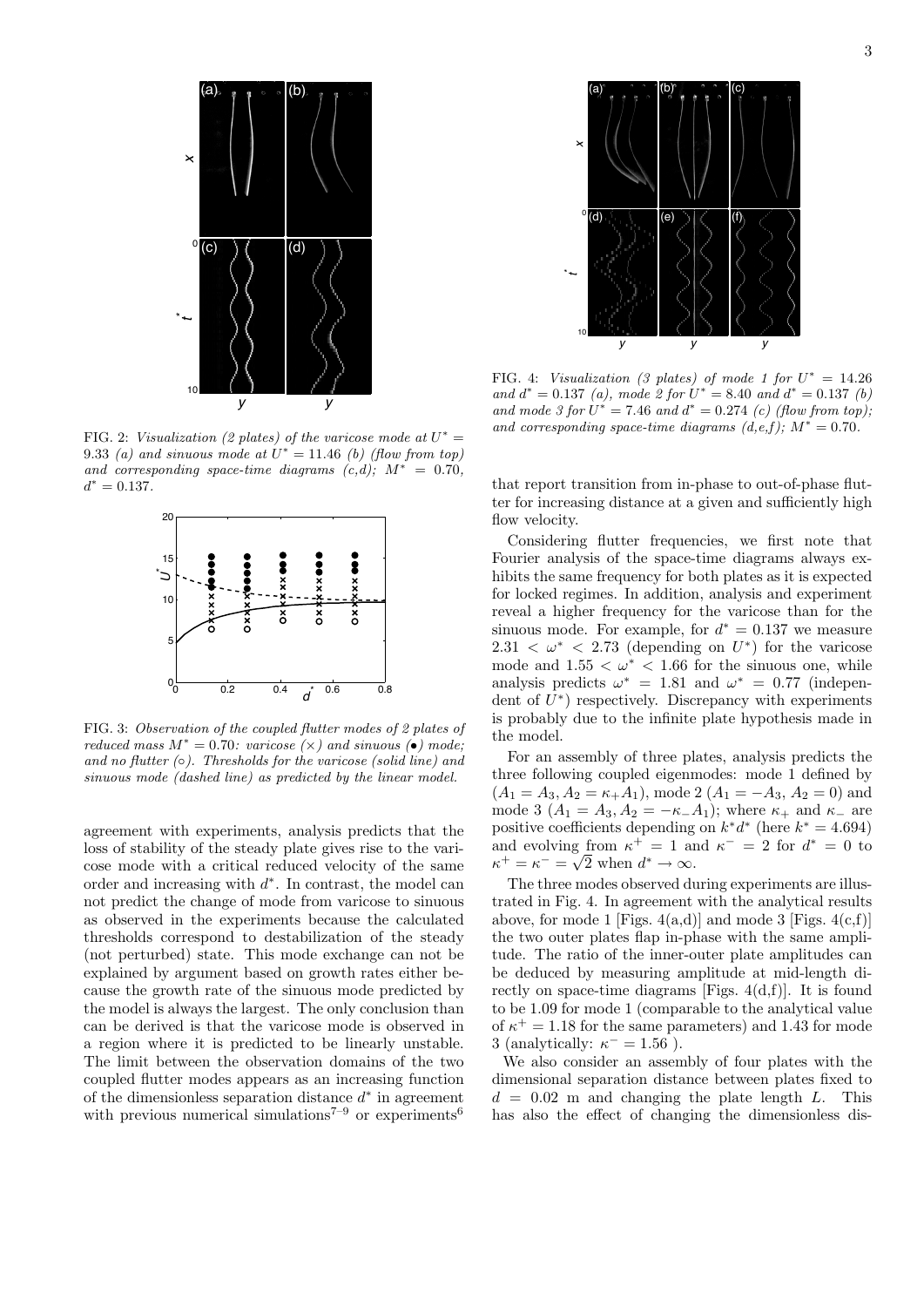

FIG. 5: Visualization of mode 1 for  $M^* = 0.96, U^* = 12.96$ and  $d^* = 0.100$  (a), mode 2 for  $M^* = 0.70$ ,  $U^* = 9.46$  and  $d^* = 0.137$  (b), and mode 4 for  $M^* = 0.48$ ,  $U^* = 8.49$  and  $d^* = 0.200$  (c) (flow from top); and corresponding space-time  $diagrams (d, e, f).$ 

tance  $d^*$ . It is noteworthy that for this configuration we have only been able to observe three of the four coupled flutter eigenmodes predicted by the analysis. The four analytical modes are respectively mode 1 defined by  $(A_1 = A_4, A_2 = A_3 = \kappa_1 A_1)$ , mode 2  $(A_1 = -A_4, A_2 =$  $-A_3 = \kappa_2 A_1$ , mode 3  $(A_1 = A_4, A_2 = A_3 = -\kappa_3 A_1)$ and mode 4  $(A_1 = -A_4, A_2 = -A_3 = -\kappa_4 A_1)$  where  $\kappa_1$ ,  $\kappa_2$ ,  $\kappa_3$  and  $\kappa_4$  are positive coefficients larger than unity and depending only on  $k * d *$ . The three experimental modes are illustrated in Fig. 5. In Figs. 5(a,d) the four plates flap in phase as mode 1. Similarly to mode 2, Figs. 5(b,e) shows a mode where the two plates on the left are in phase and out-of-phase with the two plates on the right. In Figs.  $5(c,f)$  each plate flaps out-of-phase with its neighbor as for mode 4. The mode 3 for which the two outer plate are in phase and out-of-phase with the two inner plates has never been observed. There is no explanation for the absence of this mode . It could be due to the particular experimental set-up used in this study or to more intrinsic reasons. A nonlinear analysis would allow to address this particular issue.

In Fig. 6, the experimental observation domains of the different modes are compared to the theoretical thresholds given by the linear analysis for four plates. As with

two plates, the threshold for the appearance of the flutter is reasonably well predicted and the three different modes are observed in regions where they are linearly unstable. However a nonlinear theory would be necessary to explain the mode selection for large flow velocities.

In conclusion, experiments performed with assemblies of two, three and four plates have allowed to identify different coupled flutter modes as the flow velocity, the inter-plate distance or the plate length was changed. A linear stability analysis has also been conducted consid-



FIG. 6: Observation of the coupled flutter modes of 4 plates : mode 1 (+), mode 2 ( $\bullet$ ) and mode 4 ( $\times$ ); and no flutter ( $\circ$ ). Lines are thresholds for mode 1 (dot), mode 2 (dash), mode 3  $(solid)$  and mode  $4$   $(dash-dot)$  as predicted by the linear model.

ering small deflections for a simplified system of infinite parallel plates in a uniform potential flow. Despite its simplicity, this analysis captures the main characteristic of the instability: the eigenmodes are predicted and the critical velocity for the first instability is predicted with an accuracy better than 25%. Results of two-dimensional theories for a single plate taking into account the finite length of the plate has been compiled by Watanabe et  $al^{15}$  and compared with various experiments, they does not lead to better accuracy. This is due, at least in part, to the finite span of the plates which makes the problem fully three-dimensional as demonstrated by Eloy et  $al^{2,3}$ . Some aspects of the instability however are inherently nonlinear. When several eigenmodes are linearly unstable for instance, the linear stability analysis cannot predict the mode selected (the observed mode is not the mode with the largest growth rate).

The authors acknowledge support from the French ANR, grant No. ANR-06-JCJC-0087.

- <sup>1</sup> M.P. Païdoussis, Fluid-Structure Interactions: Slender Structures and Axial Flow, volume 2 (Elsevier Academic Press, London, 2003).
- <sup>2</sup> C. Eloy, C. Souilliez, and L. Schouveiler, "Flutter of a rectangular plate," J. Fluids Struct. 23, 904 (2007).
- <sup>3</sup> C. Eloy, R. Lagrange, C. Souilliez, and L. Schouveiler, "Aeroelastic instability of cantilevered flexible plates in

uniform flow," J. Fluid Mech. 611, 97 (2008).

- <sup>4</sup> S. Alben, "The flapping-flag instability as a nonlinear eigenvalue problem," Phys. Fluids 20, 104106 (2008).
- <sup>5</sup> S. Michelin, S.G. Llewellyn Smith, and B.J. Glover, "Vortex shedding model of a flapping flag," J. Fluid Mech. 617, 1 (2008).
- 6 J. Zhang, S. Childress, A. Libchaber, and M. Shelley,